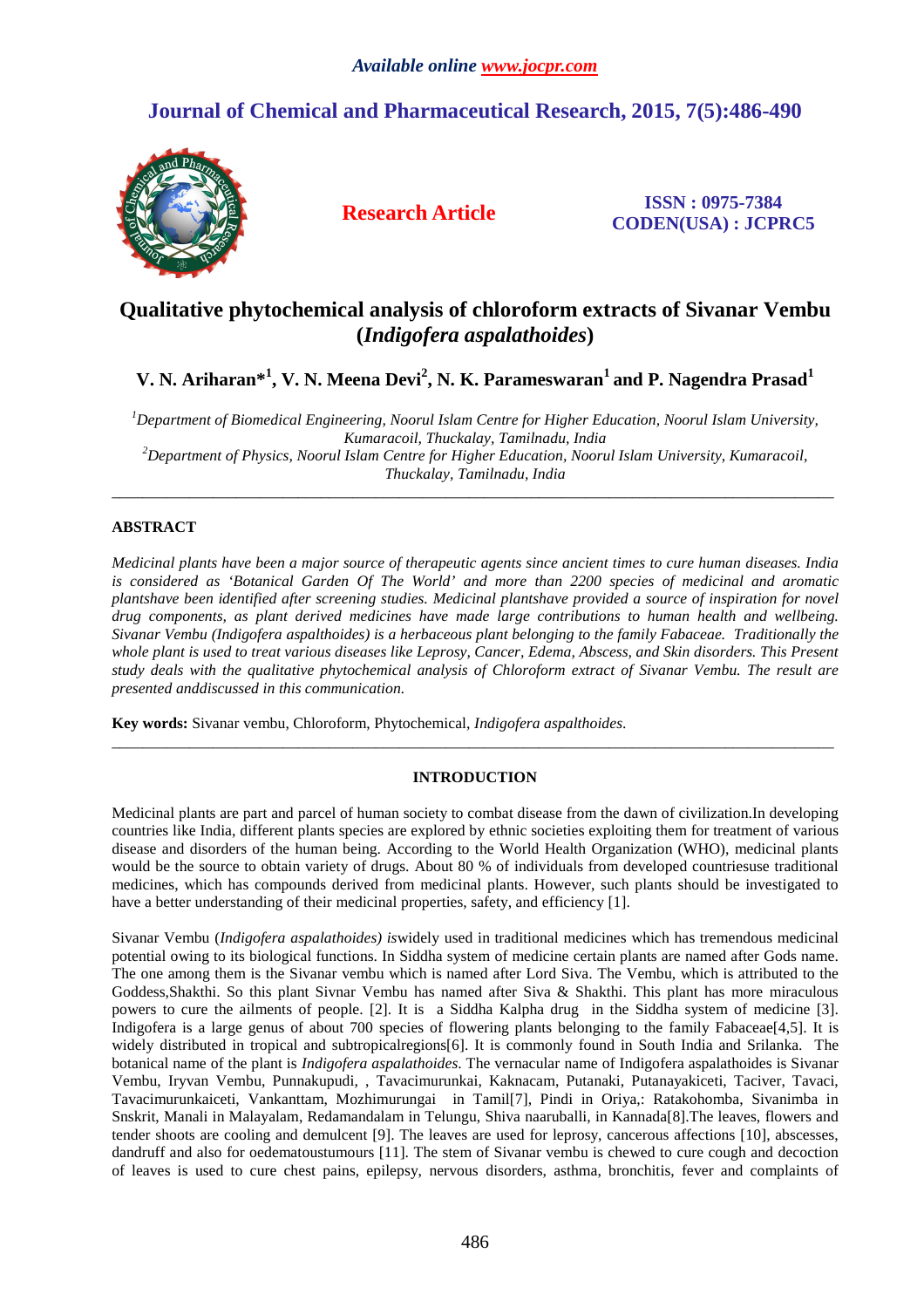stomach, liver [12], kidney and spleen [13,14]. The present study is aimed to analyse the phytochemical contents of Sivanar Vembu.

*\_\_\_\_\_\_\_\_\_\_\_\_\_\_\_\_\_\_\_\_\_\_\_\_\_\_\_\_\_\_\_\_\_\_\_\_\_\_\_\_\_\_\_\_\_\_\_\_\_\_\_\_\_\_\_\_\_\_\_\_\_\_\_\_\_\_\_\_\_\_\_\_\_\_\_\_\_\_*

# **EXPERIMENTAL SECTION**

# **Collection of Plant Material:**

The plant sample was collected from the Inchikuzhiarea of Kalakkadu Mundanthurai Tiger Reserve Forest, Tirunelveli District, Tamil Nadu. The plant sample was washed thoroughly 2-3 times with running water and rinse with sterile distilled water for removal of dust and soil particle, air dried homogenised to a fine powder and stored in air tight containers.

### **Solvent Used:**

The organic solvent chloroform was used to extract bioactive compounds.

# **Extraction of Bioactive Compound from Medicinal Plants:**

Dried powder form of plant sample was used to extract bioactive principles. Five grams of sample (Plant) was weighed approximately and grounded in mortar and pestle by using approximately 2-3 ml of chloroform. The grounded material was made up to 50 ml using the same solvent and it was maintained in refrigerator for 24 hours. Then it was centrifuged at 5000 rpm for 20 minutes. The supernatant extract was used for the phytochemical analysis.

# **Phytochemical Screening:**

The extract was subjected to the qualitative phytochemical screening for the presences of some chemical constituents. Phytochemical test were carried out by standard chemical procedure. Test were performed for Anthocyanin, Amino acids, Alkaloids, Coumarins, Cardial glycosides, Carbohydrate, Diterpenens, Emodins, Flavonoids, Fatty acids. Glycosides, Leucoanthocyannin, Proteins, Pholobatannins, Phenol, Phytosterol Steroids, Saponin, Tanin, and Triterpenes.

# **Test For;**

# **Anthocyanin**

Two ml of aqueous extract was added to 2 ml of 2N HCl and NH3, the appearance of pink turns blue violet indicates the Presence of Anthocyanin.

# **Amino acids**:

# **Ninhydrin test**

To the 2 ml extract 2 ml on ninhydrin reagent was added & boiled for few minutes, formation of blue colour indicatesthe presence of amino acid.

### **Alkaloids:**

*a) Mayer's Test:* Filtrates were treated with Mayer's reagent (potassium Mercuric Iodide). Formation of a yellow colored precipitate indicates the presence of alkaloids.

*b) Wagner's Test:* Filtrates were treated with Wagner's reagent (Iodine in Potassium Iodide). Formation of Brown/reddish precipitate indicates the presence of alkaloids.

*c) Dragendroff's Test***:** Filtrates were treated with Dragendroff's reagent (solution of Potassium Bismuth Iodide). Formation of red precipitate indicates the presence of alkaloids.

*d) Hager's Test:* Filtrates were treated with Hager's reagent (saturated picric acid solution). Presence of alkaloids Confirmed by the formation of yellow coloured precipitate.

#### **Coumarins**

Three ml of 10% NaOH was added to 2 ml of aqueous extract formation of yellow colour indicates the presences of coumarins.

# **Cardial Glycosides:**

*Legal's Test:* Extracts were treated with sodium nitropruside in pyridine and sodium hydroxide. Formation of pink to blood red colour indicates the presence of cardiac glycosides.

#### **Carbohydrates:**

*Molisch's Test:* Filtrates were treated with 2 drops of alcoholic alpha-naphthol solution in a test tube. Formation of violet ring at the junction indicates the presence of carbohydrates.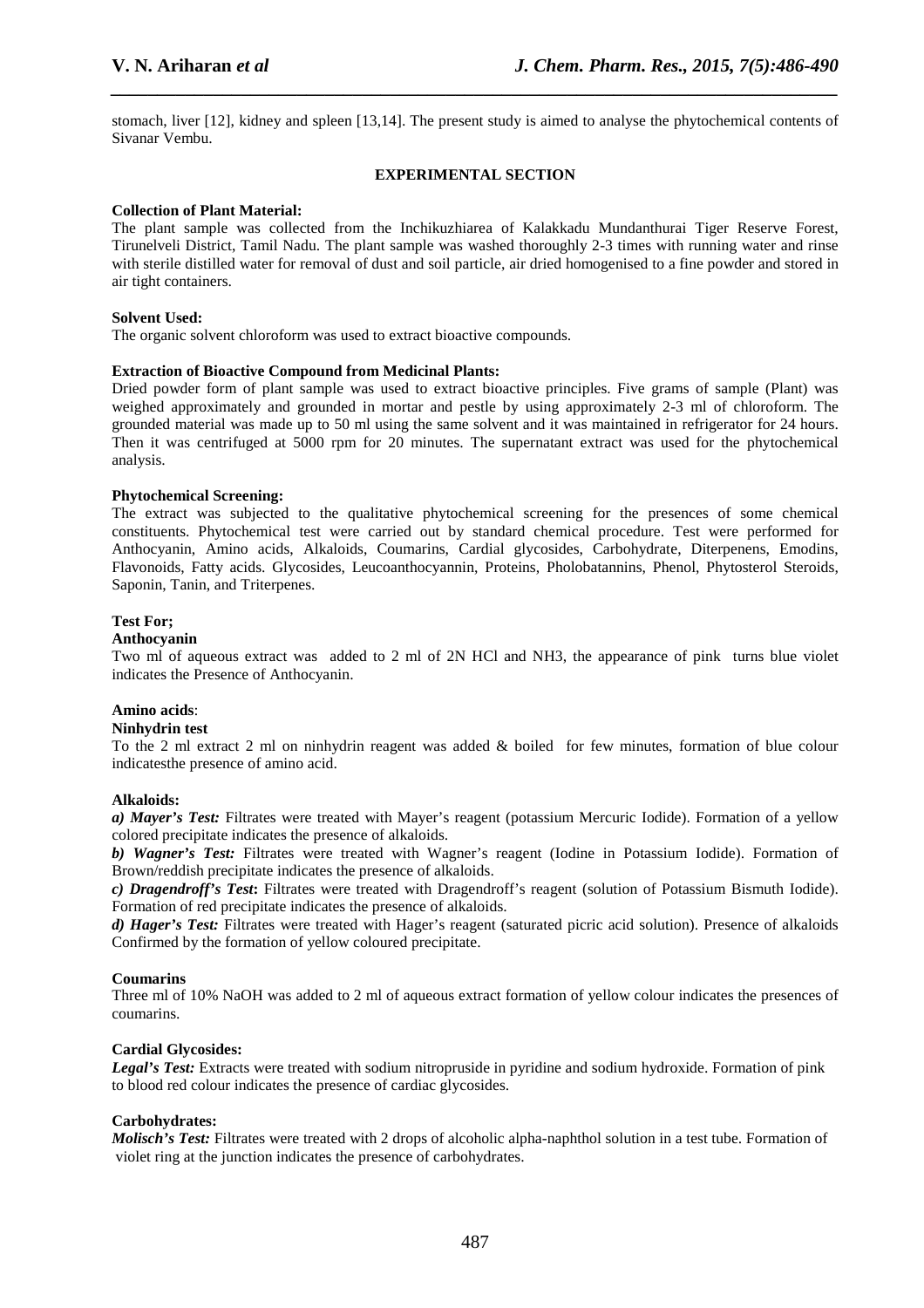**a)** *Benedict's Test:* Filtrates were treated with Benedict's reagent and heated gently. Formation Orange red precipitateindicates the presence of reducing sugars.

*\_\_\_\_\_\_\_\_\_\_\_\_\_\_\_\_\_\_\_\_\_\_\_\_\_\_\_\_\_\_\_\_\_\_\_\_\_\_\_\_\_\_\_\_\_\_\_\_\_\_\_\_\_\_\_\_\_\_\_\_\_\_\_\_\_\_\_\_\_\_\_\_\_\_\_\_\_\_*

**b)** *Fehling's Test:* Filtrates were hydrolyzed with dil.HCl, neutralized with alkali and heated with Fehling's A&B solutions. Formation of red precipitate indicates the presence of reducing sugars.

# **Diterpenes:**

*a)Copper acetate Test:* Extracts were dissolved in water and treated with 3-4 drops copper acetate solution. Formation of emerald green colour indicates the presence of diterpenes.

### **Emodins**

Two ml of NH4OH and 3 ml of benzene was added to extract appearance of red colour indicates presence of emodins.

#### **Flavonoids:**

**a)***Alkaline Reagent Test:* Extracts were treated with few drops of sodium hydroxide solution. Formation of intense yellow colour, which becomes colourless on addition of dilute acid, indicates the presence of flavonoids. **b)***Lead acetate Test:* Extracts were treated with few drops of lead acetate solution. Formation of yellow precipitate indicates the presence of flavonoids.

# **Fatty Acid**

Onegram of sudan III is mixed with 5ml of distilled water and the and mixed with 1ml of extract. The appearance of dark red oil droplet in the upper layer indicates the presence of fatty acids.

# **Glycosides**

*Modified Borntrager's Test:* Extracts were treated with Ferric Chloride solution and immersed in boiling water for about 5 minutes. The mixture was cooled and extracted with equal volumes of benzene. The benzene layer was separated and treated with ammonia solution. Formation of rose-pink colour in the ammonical layer indicates the presence of anthranol glycosides.

# **Leucoanthocyanin**

Five ml of Isoamyl alcohol added to 5 ml of aqueous extract, upper layer appear red in colour indicates the presence ofLeuanthocyanin.

# **Proteins**:

#### **Xanthoproteic test:**

Extract was treated with few drops of concentrated HNO3 formation of yellow indicates the presence of proteins.

#### **Phytosterols:**

**a)***Salkowski's Test:* Extracts were treated with chloroform and filtered. The filtrates were treated with few drops of conc.sulphuric acid, shaken and allowed to stand. Appearance of golden yellow colour indicates the presence of phytosterols.

#### **Phenols:**

*Ferric Chloride Test:* Extracts were treated with 3-4 drops of ferric chloride solution. Formation of bluish black colour indicates the presence of phenols.

#### **Phlobatannins**

Deposition of red precipitate when aqueous extract of each plant sample is boiled with 1% Aqueous HCl was taken as evidence for presence of Phlobatannins.

**b)***Libermann Burchard's Test:* Extracts were treated with chloroform and filtered. The filtrates were treated with few drops of acetic anhydride, boiled and cooled. Conc. sulphuric acid was added. Formation of brown ring at the junction indicates the presence of phytosterols.

#### **Steroid**

One ml extract was dissolved in 10 ml of chloroform & equal volume of Conc. Sulphuric acid was added from the sideof the test tube. The upper layer turns red and Sulphuric acid layer showed yellow with green fluorescence. This indicates the presence of Steroid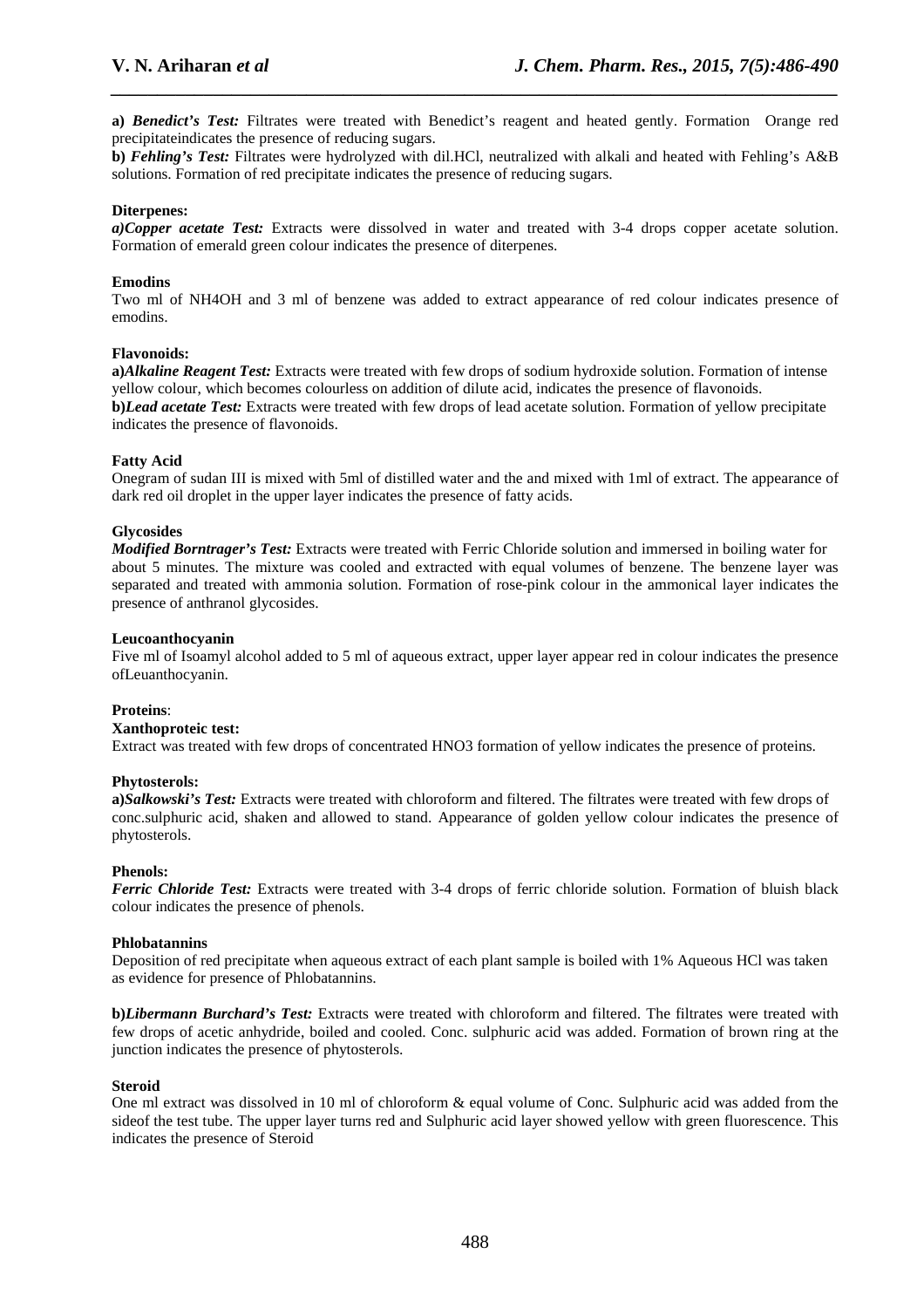# **Saponin**

5 ml extract was mixed with 20 ml of distilled water then agitated in graduated cylinder for 15 min formation of foam indicates Saponin.

*\_\_\_\_\_\_\_\_\_\_\_\_\_\_\_\_\_\_\_\_\_\_\_\_\_\_\_\_\_\_\_\_\_\_\_\_\_\_\_\_\_\_\_\_\_\_\_\_\_\_\_\_\_\_\_\_\_\_\_\_\_\_\_\_\_\_\_\_\_\_\_\_\_\_\_\_\_\_*

#### **Tannin**

Four ml extract was treated with 4 ml  $FeCl<sub>3</sub>$  formation of green colour indicates that presence of condensed tannin

#### **Terpenoids**

Two ml of the extract was mixed with 2ml of chloroform and 3ml Conc. Sulphuric acid was carefully added to form a layer. A reddish brown colouration of the interface was formed to indicate the presence of Terpenoids.

#### **RESULTS AND DISCUSSION**

The present study deals with the qualitative phytochemical analysis of chloroform plant extract of Sivanar Vembu (*indigofera asppalathoides*). The results are given in the Table-1. The result shows that the plant contains maximum of secondary metabolic substances like Anthocyanin, Aminoacids, Alkaloids, Coumarins, Carbohydrates, Cardialglycosides, Diterpenes, Flavanoids, Glycosides, Proteins, Phenols, Saponin, Tannin, Triterpenes.Out of 20 phytochemical compound analysed major 14 compounds are present. In the present study clearly indicates that the presence of many number ofphytochemicals are present. Because of the presence of large amount of bioactive chemical in the plant, it has the medicinalproperty to cure almost all common human ailments. So it conforms form this study that the plantSivanar Vembu can be used as a single drug to cure various diseases. More over theplantpossess the bioactive chemicals in the whole plant which is available throughout the year and also easyto collect. Further studies are needed to assess the nature of compound and it's curative effect on human diseases.

**Table 1:Qualitative Phytochemical analysis of chloroform plant extract of Sivanar Vembu (***Indigofera aspalathoides***)**

| Sl.NO          | Phytochemicals     | <b>Chloroform Extract</b> |
|----------------|--------------------|---------------------------|
| 1              | Anthocyanin        | $^{+}$                    |
| $\overline{c}$ | Amino acids        | $^{+}$                    |
| $\overline{3}$ | Alkaloids          | $\ddot{}$                 |
| $\overline{4}$ | Coumarins          | $^{+}$                    |
| 5              | Caridal glycosides | $^{+}$                    |
| 6              | Carbohydrates      | $^{+}$                    |
| 7              | Diterpenes         | $\ddot{}$                 |
| 8              | Emodins            |                           |
| 9              | Flavanoids         | $\ddot{}$                 |
| 10             | Fatty acid         |                           |
| 11             | Glycosides         | $^{+}$                    |
| 12             | Leucoanthocyanin   |                           |
| 13             | Proteins           | $\ddot{}$                 |
| 14             | Phytosterol        |                           |
| 15             | Phenols            |                           |
| 16             | Phlobatanin        |                           |
| 17             | <b>Steroids</b>    |                           |
| 18             | Saponin            | $^{+}$                    |
| 19             | Tannin             | $^{+}$                    |
| 20             | Triterpenoids      | $\ddot{}$                 |

#### **Acknowledgements**

The authors are thankful to the Department of Science and Technology Govt. of India (DST/TSG/AF/2012/01 dated 31 December 2012) for financial assistance to carry out this investigation. The authors are indebted to the Chancellor, Vice Chancellor and the Management, Noorul Islam University Kumaracoil for their valuable guidance, constant encouragement and providing basic facilities throughout the study.

#### **REFERENCES**

- [1] S Arunkumar; Muthuselvam. World J. Agril Sc.,**2009**, 5(5),572-576.
- [2] *Omprakash et al. International Journal of Phamaceutical Science and Research.,***2013** *4(10): 3775-3781.*
- [3] P Brindha;P Saraswathy; Vijayalekshmi. B.M.E.B.R.,**2004**, 1-4pp. 79-85.
- [4] Krithikar K, Basu BD: Illustrated Indian Medicinal Plants. Sir Satguru's Publications, Delhi, 2000, 2271.
- [5] Trease GE and Evans WC Pharmacognosy, Macmillian Publishers Ltd, 213 & 832; 1996.
- [6] Vijayanand and E G Wesely;**2011**, 2(5): 1298-1302.
- [7] S N Yoganarasimhan.Medicinal Plants of India,Regional Research Institute, Bangalore.,**2000**, 2.
- [8] Whitelaw Ainsle M.D., M.R.AS, Material indica,Longman, Rees, ORMe, Brown & Green,London,1826,-2,412.